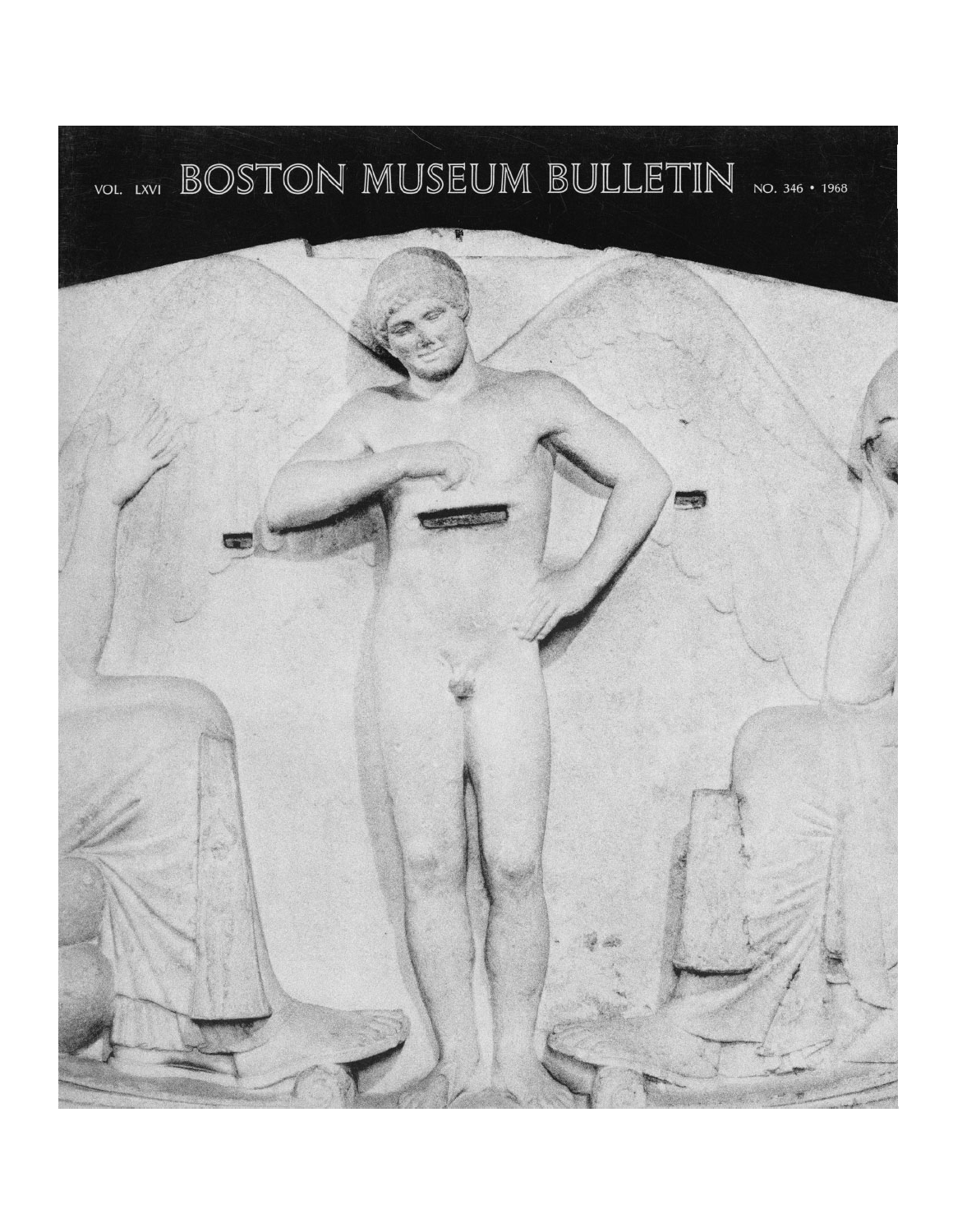## **William Stevenson Smith**

FEBRUARY 7, 1907 - JANUARY 12, 1969

We are gathered here today to do honor to the memory of William Stevenson Smith, my friend and colleague at the Museum of Fine Arts for many years. Some of you, <sup>I</sup> know, knew him at Harvard through his teaching at the Fogg, both as fellow scholars in the Department of Fine Arts and as pupils in his courses. I would, therefore, render tribute first to his eminence as a scholar, primarily in the field of ancient Egyptian art and history. This was his lifelong absorbing interest, though he was also involved in many peripheral activities and organizations. Two of his major publications, Egyptian Sculpture *and* Painting in the Old Kingdom and The Art and Architecture *of* Ancient Egypt, have earned him worldwide recognition as an authority who enjoyed the respect and admiration of distinguished colleagues in the field both in this country and abroad; notably in England, France and Germany, where he had a host of professional as well as personal friends. But his wide-ranging interest was by no means confined to ancient Egypt. The book which he published in 1965, entitled lnterconnections in the Ancient Near East, embraces the relationships between the art of Egypt, the Aegean and Western Asia and has been acclaimed as a masterly study in this field. Two from a number of tributes from distinguished scholars abroad attest to the high regard which he inspired. The Keeper of Egyptian Antiquities at the British Museum says of him: "He was a man for whom I had a real affection and, of course, a very great admiration. I shall always remember him as someone whose friendship meant much to me. . . . He enjoyed the respect and regard of every Egyptologist, even those with whom he had differences of opinion on academic matters. To the Boston Museum his loss is a real tragedy." Cyril Aldred of the Royal Scottish Museum, Edinburgh, writes: "He will be sadly missed by his friends as an essentially good person who inspired affection as well as respect. The loss to Egyptology is no less great. He never lost sight of its most important fundamentals and characteristics and inspired all of us who see the subject as something more than a parlor game for philologists. The loss to Boston is most grievous: he conferred distinction on the Museum and well maintained the great traditions of scholarship and authority that have been particularly associated with its staff since its foundation.''

Here at Harvard he was devoted to his students, gave them unsparingly of his time, knowledge and personal interest, far beyond the requirements of his official teaching duties, and he spared no pains in helping those who showed promise, and in doing what he could to promote their advancement.

But this tribute to Bill Smith cannot end with recognition of his place as a scholar. **167**